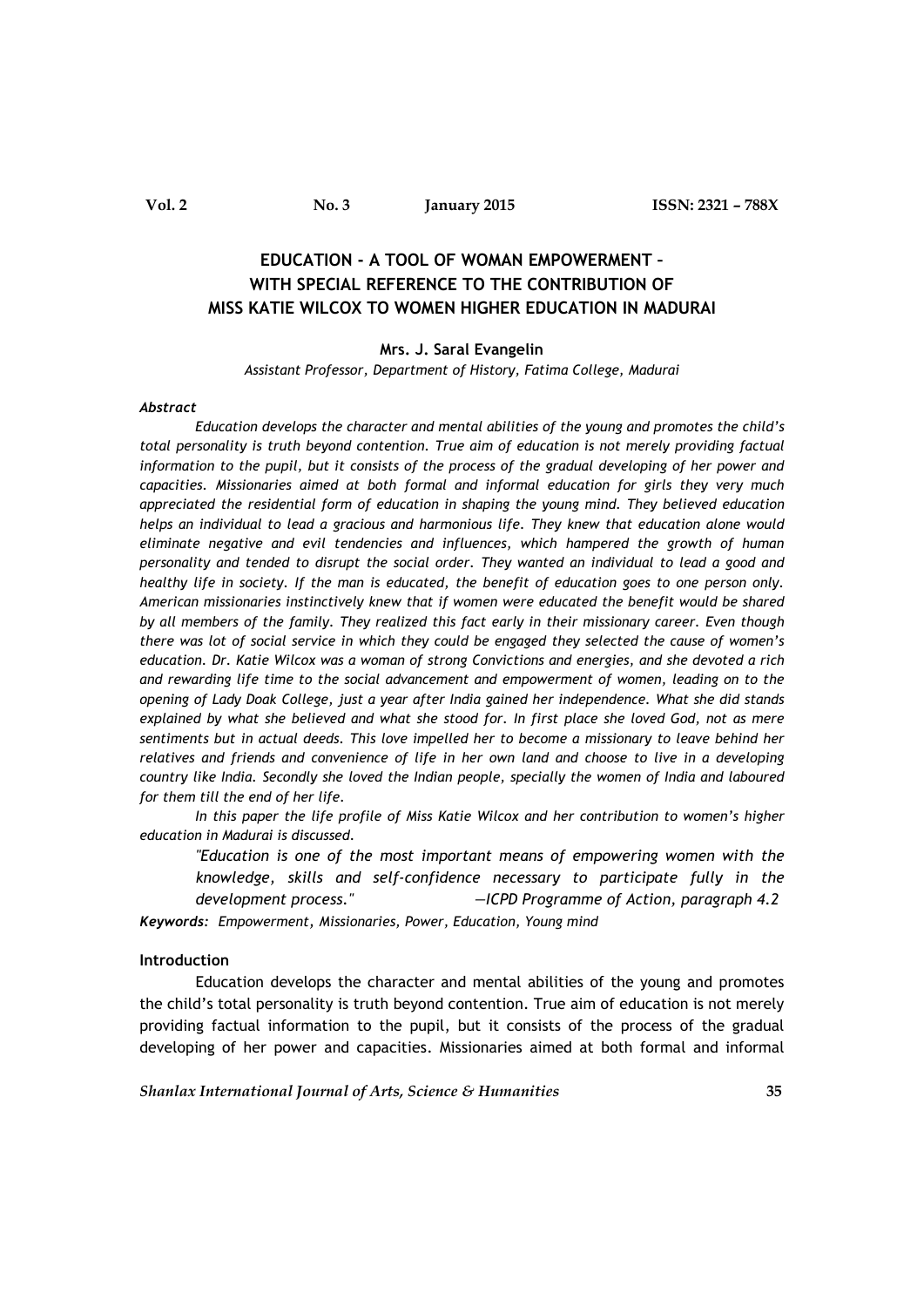education for girls they very much appreciated the residential form of education in shaping the young mind. They believed education helps an individual to lead a gracious and harmonious life. They knew that education alone would eliminate negative and evil tendencies and influences, which hampered the growth of human personality and tended to disrupt the social order. They wanted an individual to lead a good and healthy life in society. If the man is educated, the benefit of education goes to one person only. American missionaries instinctively knew that if women were educated the benefit would be shared by all members of the family. They realized this fact early in their missionary career. Even though there was lot of social service in which they could be engaged they selected the cause of women's education.

# **Empowerment**

The word "empowerment" is one, which is widely used but seldom defined. It is an active, multi dimensional process which encompasses several multi reinforcing components that begin with and supported by economic independence. Power is the key word of the term empowerment. According to the International Encyclopedia (1999 p.33). Power means having the capacity and the means to direct one"s life towards desired, social, political and economic goals or status. Power means control over material assets, intellectual resources and ideology. Webster"s New World Dictionary (1982) says the prefix "em" which attached to the noun "power" is generally used to form verbs meaning to make, make in to etc. So the word "empower" means to make or cause power. Empowerment literally means becoming powerful. In that perspective the empowerment of women and the improvement of their status, particularly in respect of education, health and economic opportunities is highly important. Women need to be empowered in order to become strong and ready to take up new challenges for the building up of the family, society and the nation. Infact women empowerment is human empowerment itself. According to Sushama Shay (1998, p.56.) Women Empowerment is a process which helps women to change other women"s consciousness through creating awareness.

# **Importance of women empowerment**

Human development encompasses elements that contribute critical issues of gender and development. The dignity and culture of a society can be detected from the status of women in that society. According to Rameshwari Pandya (2008) Empowerment has become the key solution to many social problems. Empowerment of women is empowerment of family/household and in turn development of a nation of a country. Empowerment of women leads to benefit not only to the individual woman and to women groups, but also to the families and community as a whole through collective action for development. (2008, p.5).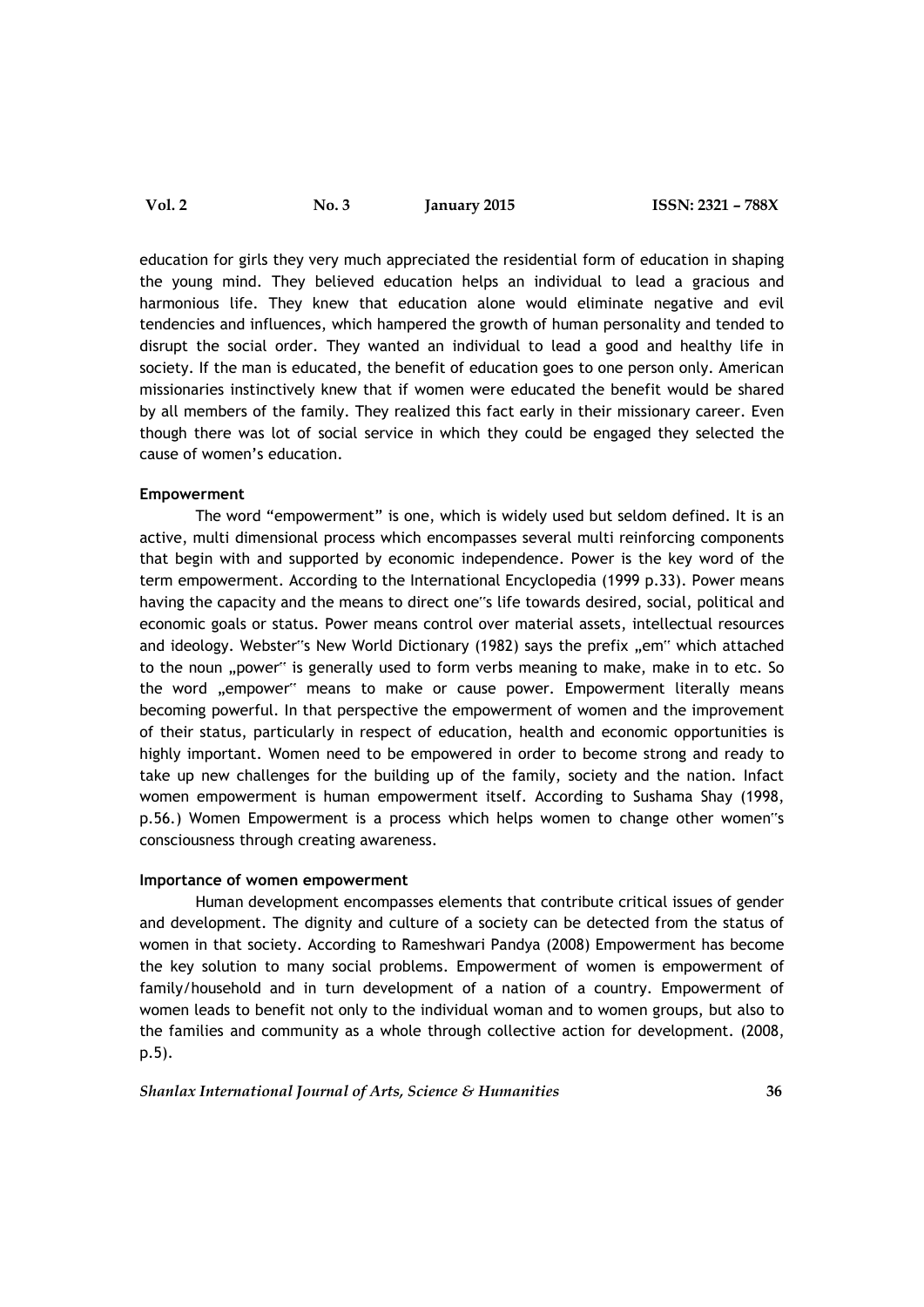#### **Education and Women Empowerment**

Various writers highlight the role of education for the empowerment of women According to the International Encyclopedia on women (1999) in the programme of action of the International Conference on population and Development education is considered as one of the most important means to empower women with the knowledge skill and self confidence necessary to participate fully in development process. The National Policy on Education (1986)emphasized the promotion of women's education in all areas of learning to eliminate any sex based stereo typing with the guarantee of equality before the law and the emphasize on girl's education. Since employment plays a vital role in improving women's status in a society education of women is of prime importance in any women empowerment programme.

# **Aims of missionaries in women's education**

The missionaries had definite aims in starting girl's schools and colleges. When the Christian missionaries began their work in India, they realized that "No stable and certainly no Christian community could be built up under conditions where women were incompetent to teach the young". The missionaries found that education was one of the means to raise women from their low status in society. So throughout their tenure, the Board of directors of the missionary societies as well as missionaries regarded female education very important. Therefore girl school's primary object was to impart a plain education, united with religious instruction. The aim of education can be summarized as humanitarian and religious concern. Missionaries believed that if higher education for women was thought of in the proper light, it would be a blessing not only to women and home but also to the whole world. A home managed by educated women can be easily distinguished from others. Children cling to their mother more than to their fathers.

# **Contribution of Dr. Katie Wilcox to women's Higher Education**

Dr. Katie Wilcox the founder of the Lady Doak College, Madurai, was born on  $26<sup>th</sup>$ July 1889 in Chester, Connecticut, USA. While serving as a teacher she got a call from the American Board of Commissioner for Foreign Mission offering her an opportunity to go to India to serve as a missionary. With indomitable faith in God trusting that the lord will do only the best for her, she embarked to go to India and landed here on 11<sup>th</sup> December 1915 at the age of 26. Dr. Katie Wilcox poured out her creative energy in founding and building Lady Doak College as the crowning task of her dedicated service in India for nearly half a century. When the young independent nation was in the making she helped young women to emerge from the ancient patterns of seclusion to make use of fresh opportunities and rise to new responsibilities. She realised education was the main spring of economic and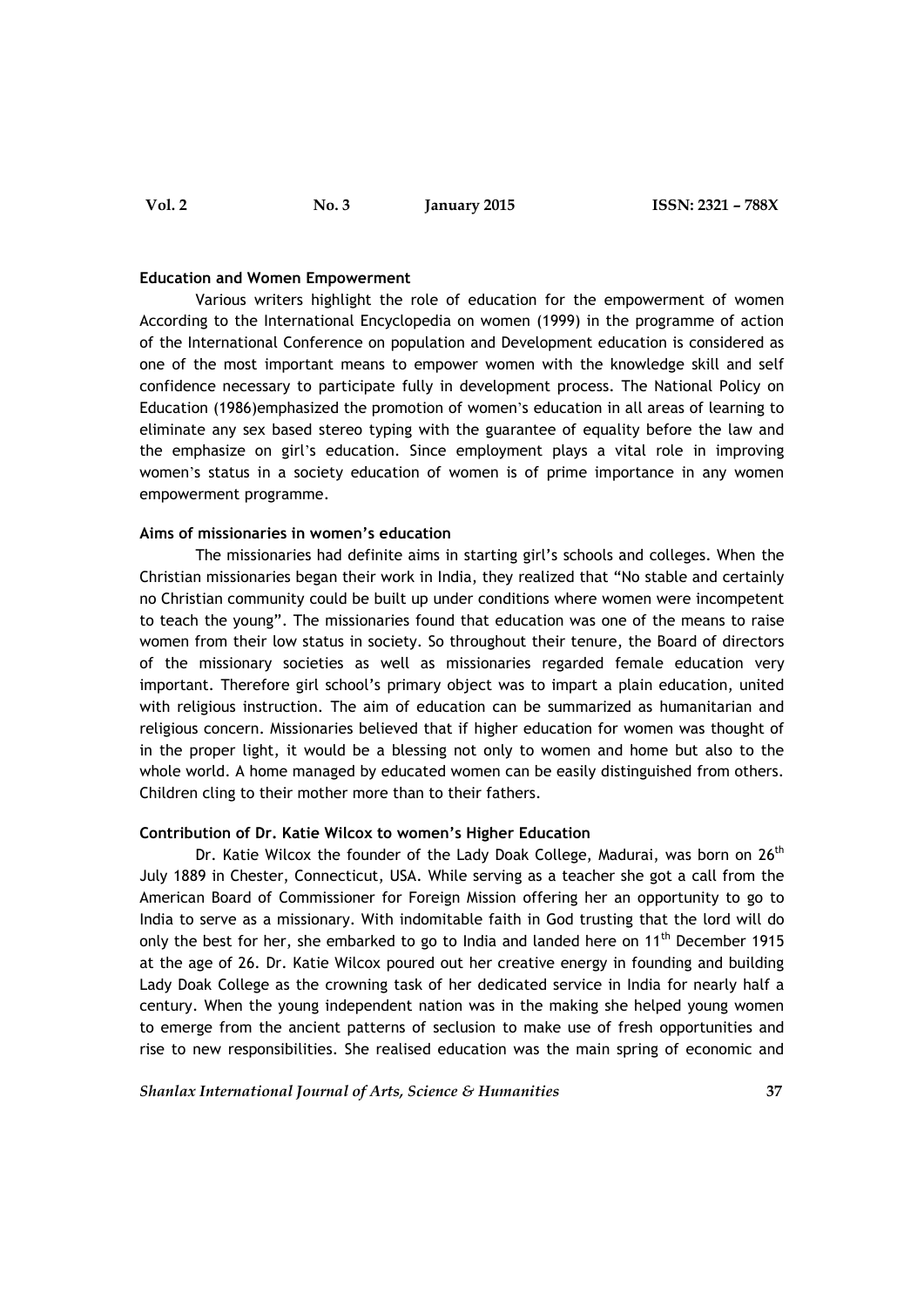social progress and so she called womanhood to prepare itself for great conflict and vast reforms in life for noble achievements.

Lady Doak College, a premier Christian institution and the first women's college in Madurai was founded by Miss.Katie Wilcox, the American Missionary, with dedicated zeal and vision. At that time the condition of women was miserable. Women were prohibited from going out to study, to go for jobs or enjoy equal rights with men. They were given rights and freedom within their houses only. They were expected to be good house-wives. It was the condition of women in Madurai when Miss Wilcox came to Madurai.

As soon as she reached Madurai, she immediately began to work and plan, which eventually resulted in starting the girls residential High School. By raising funds in Madurai itself and also by getting economic aid from the USA, OCPM School was started in 1938 in the Noyes Memorial Garden. She again started Noyes English School as a Kindergarten for children. Capron Hall School was also expanded.

Apart from all these, her great achievement was starting a college for women in Madurai. It was however destined that Miss Wilcox was not to rest on her oars. The OCPM School was making steady progress. The students in the city were seeking college education in increasing numbers. The American College was accommodating girl students only to a limited extent. Girl students and parents entreated Miss Wilcox to start a Women's College in Madurai. Miss Wilcox was a pioneer and she decided to go ahead with the new project but starting a new college for women was not an easy matter. It needed raising of huge funds, construction of buildings, approval of the University and the Government and the like. Miss Wilcox fought against all odds and kept on despite numerous pitfalls and disappointments. She writes thus of a time when she was at Capron Hall High school in Madurai. "Sometimes I get a bit discouraged and I wonder why I am here but these moments are few and far between". When she went abroad to collect funds for her project, the American Mission refused to let her have the money until she collected at least a third of that sum from India itself.

The public looked up to Katie to start women's college and clamoured for such a facility for their daughters. There was no women's college in the three districts to Tanjore, Madurai and Ramnad and not many would endeavour to send their daughters to a predominantly men's college. Katie had many good friends who understood her determined drive towards this goal. To name a few of her loyal friends, Sir James and Lady Doak, Rev. J.X.Miller amd Mrs.Martha Miller, Dr.Grace Kennet and Miss. Kesia Devamani may be mentioned.

A deep committed Christian missionary, Miss Wilcox presented her proposal for a women's college in Madurai, to the Indian Secretary of the American Board of Commissioners for Foreign Missions. She urged that the board should stand behind her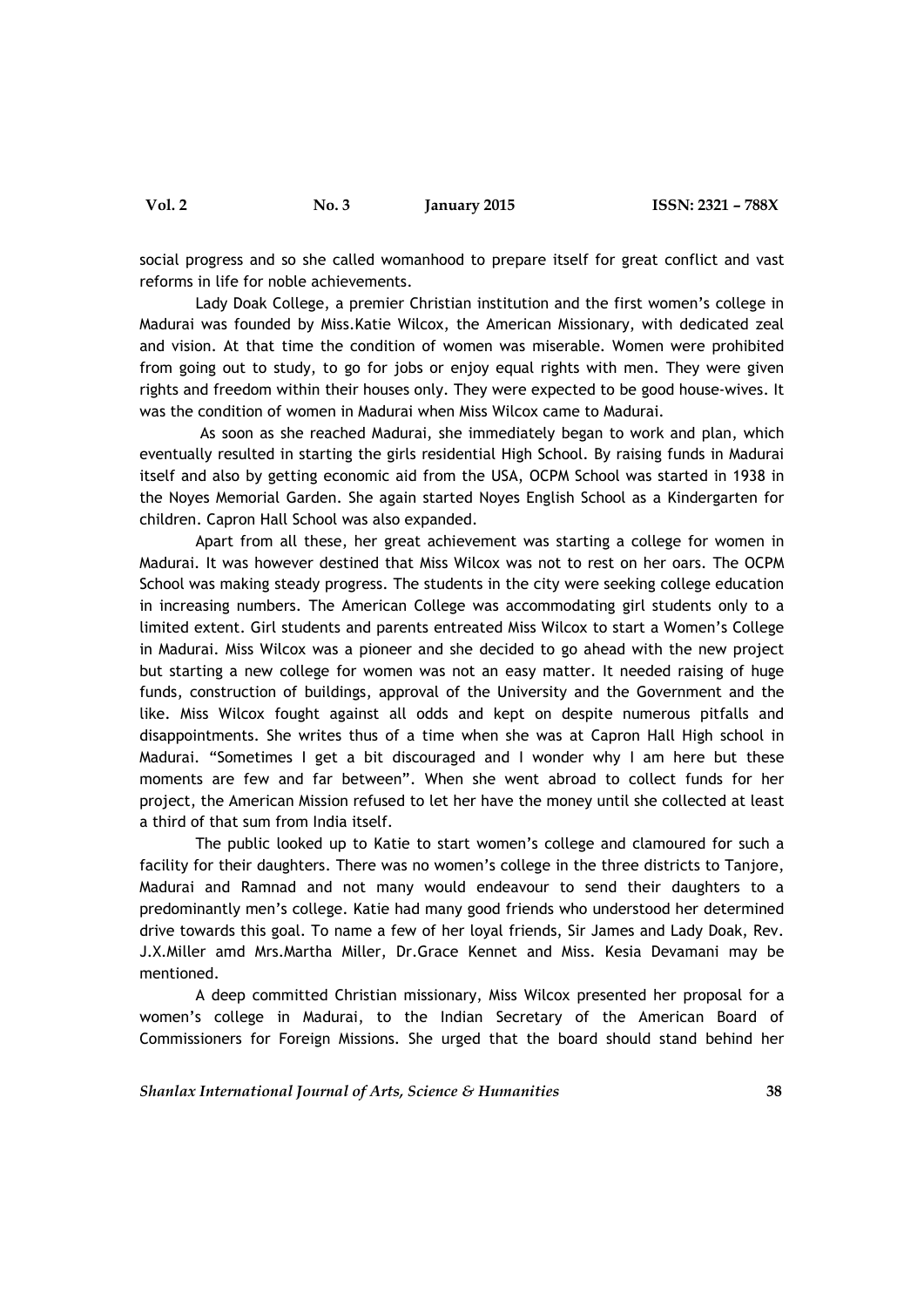financially. Secretary Dudley replied that the board agreed that such a college would enhance Christian witness in Madurai but the funds were not available for such a large undertaking. He agreed to release her service to the college, continuing to pay her salary as a Member of the Mission. That was the extent of the financial aid that the board could promise but it could give her moral support. The World War caused her sponsors to withdraw their pledges but Katie did not wish to give up her project. However she patiently waited until the 1940's and then her dream was realised. When the world was struck by the depression of the 1930's , then the World Wars, in the dark corner of India, a dedicated soul had blistered her feet walking from door to door, collecting funds in a desperate attempt to make her dream come true. She lit the candle that led millions of South Indian women into enlightenment.]

After 20 years of dreaming and planning, 3 years of funds raising and preparing plans and estimates and three months of actual building operations. The university approval was sought. A university commission led by Sir.A.Lakhmanaswamy Mudaliar, Vice Chancellor of the Madras University, inspected the college grounds and scrutinised the plans. Those days were full of strain and stress for Miss Wilcox. In February 1947 a carnival called the Magic Garden was organised Her excellency Lady Nye, besides opening the carnival laid the foundation stone for Van Allen Hall. In 1948, the "two lakh" campaign was launched the public gave generously. She also had to make plans to open the college in July 1948.

To begin with, three large sheds were constructed. L.D.C had a humble beginning. One of these shed served as an Assembly Hall and Chapel. Van Allen Hall and Harilakshmi Hall were still under construction. At this juncture Miss Wilcox had to go home on furlong. On the 14<sup>th</sup> of July 1948, the day Miss Wilcox landed in America, the College was formally opened. 89 Students were admitted in the first intermediate class. After a short period of well-earned rest, Miss Wilcox launched a financial campaign in the states. On her return from America in 1950, she found herself as the acting Principal and Bursar of the College. During this period the college was raided to the first –grade level.

The College started in 1948 as the second Grade College in three small sheds which stands before us today in quite a different form. It started with 89 and now there are more than 3000 students. Katie Wilcox did much of the work to build the college. She was often seen measuring different places on the college grounds and making the architectural plans for the college hostels and buildings. Katie appreciated beauty and wanted to build a college with pleasant trees, garden and foundations for students and staff to enjoy. Every seven years, Katie had a furlough of a year, but did she rest? Rest is not a word she recognised. She spent her time in the states, speaking and travelling to raise funds for school and college.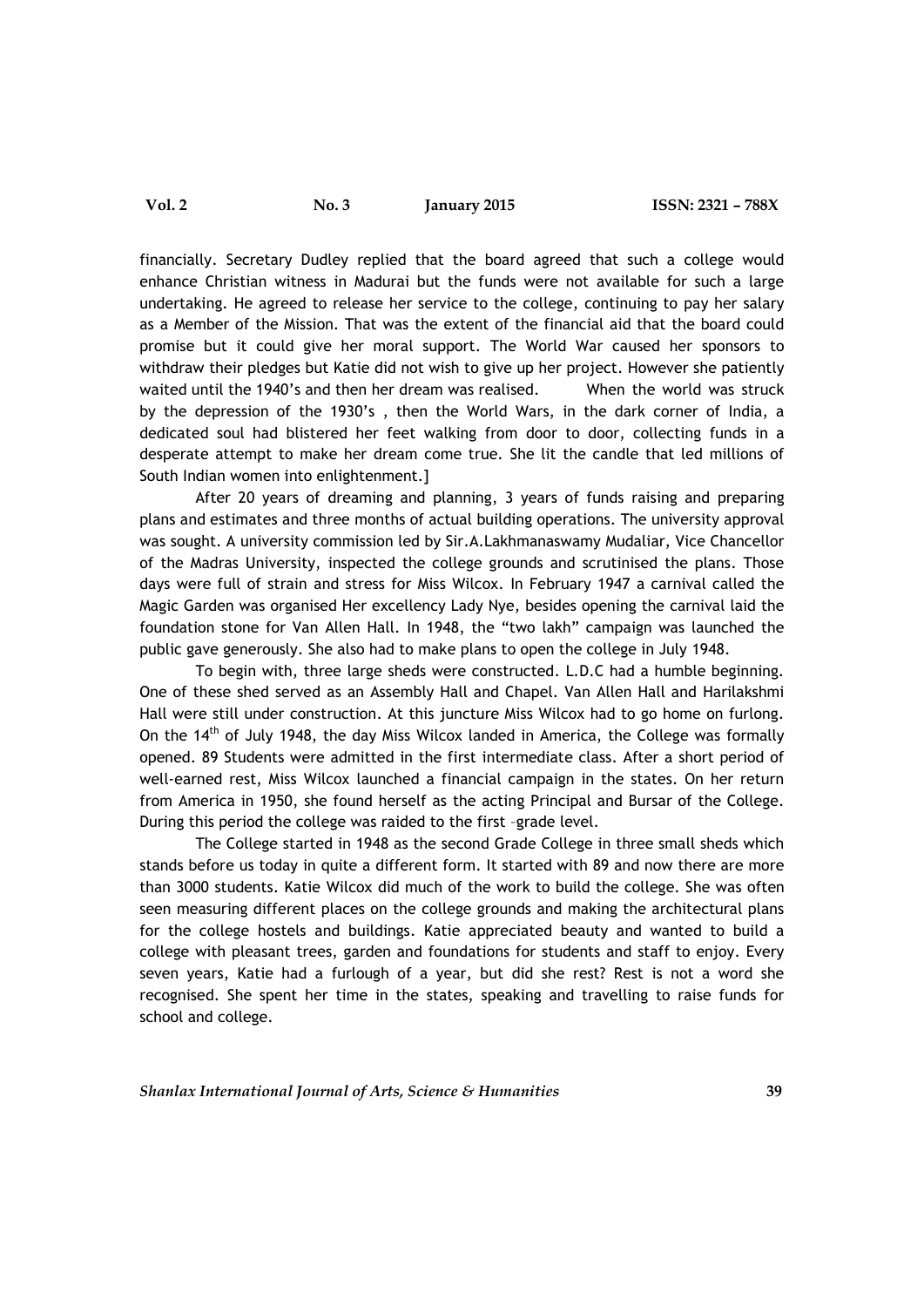Miss Katie Wilcox was never actually Principal of the college she founded. Rather she was teacher and Bursar of the college until she retired in 1958. On the 5<sup>th</sup> of December 1961, the Founder of Lady Doak College Miss Wilcox came to India to visit the college. The staff and students of Lady Doak College had opportunity of welcoming the Founder which, they had been looking forward for a long time.

Miss Katie Wilcox did not name the college after her own name. Two people gave lot of money to fund the college. These two people were Sir. James and Lady Helen Doak. The College was named after Lady Doak. Even though she had retired and moved back to Chester, Katie was often travelling and raising money for Lady Doak College. People in Chester who knew her in her later years say that one saw more of her outside Chester collecting funds than in the town. On December  $17<sup>th</sup>$ , 1974 Dr. Katie Wilcox went to be with the Lord.

The Motto of the College is "Semper pro veritate" which means "Always for the Truth" with the accompanying Lamp, jasmine and Palmyra emblem. Nobody can think of Lady Doak College without centering their thoughts on Miss.Katie Wilcox. She moves about the compound in quite ways, a living example of the beautiful and old prayer, "Serving and being served, Loving and being loved, Blessing and being blessed ". From small beginnings, the college has expanded in its physical and academic spheres. The College has achieved a position of leadership among colleges in South India, because the college has an obligation not only to impart the best ideas and wisdom that man has accumulated, but to be force in the growth of knowledge and its creative application in Social organisation.

#### **Conclusion**

Dr. Katie Wilcox was a women of strong Convictions and energies, and she devoted a rich and rewarding life time to the social advancement and empowerment of women, leading on to the opening of Lady Doak College, just a year after India gained her independence. What she did stands explained by what she believed and what she stood for. In first place she loved God, not as mere sentiments but in actual deeds. This love impelled her to become a missionary to leave behind her relatives and friends and convenience of life in her own land and choose to live in a developing country like India. Secondly she loved the Indian people, specially the women of India and laboured for them till the end of her life. It was this concern for the people that made her work so hard. Third, she respected and believed her colleagues and co-workers in India. They in turn gave her their full measure of devotion and co-operation. Dr.Katie's life is a monument to the fact that "It is better to light one little candle than to curse the darkness. She wanted to see the Underprivileged exploited and downtrodden women of India to be freed from the shackles as they are also "The daughters of Abraham". In this, she succeeded by starting and running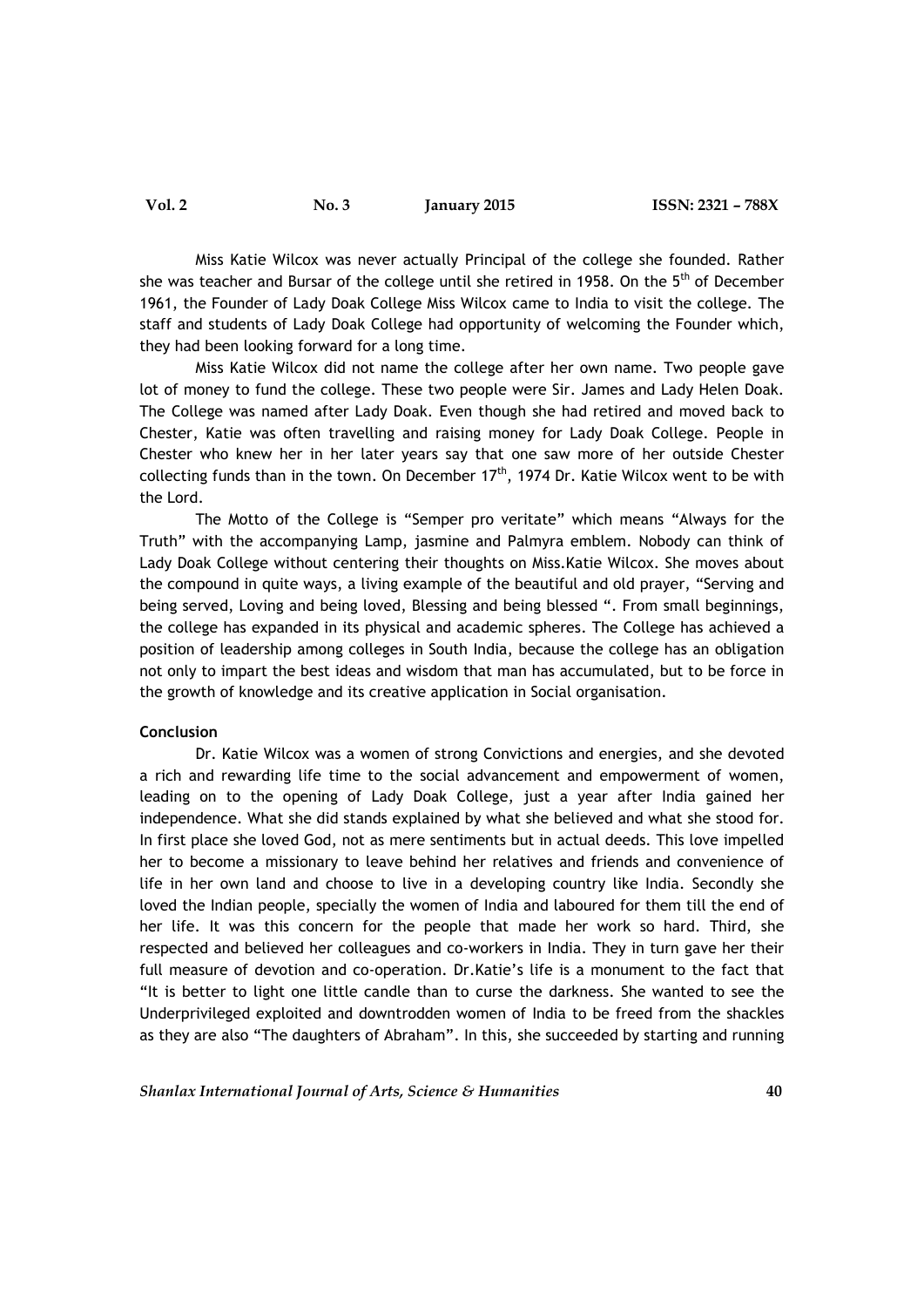| <b>Vol. 2</b><br><b>No. 3</b> | January 2015 |
|-------------------------------|--------------|
|-------------------------------|--------------|

many schools and a college for women in Madurai. Her name will ring through the corridors of history as a daughter of God who has done her best to the cause of women's education specially in the backward region of Tamil Nadu. Her unshakable faith in Christ Jesus stands fully vindicated and a large number of women who had the privilege and pleasure to pass through the portals of the educational edifies which she so fondly and avidly built, will bless her for the valuable service she has rendered to the cause of women's education in Tamil Nadu. Her educational efforts did not follow the stereotype but she blazed a new trail to enable women to face life's struggle with indomitable courage and confidence. Her contribution to the cause of women's education is more an enablement and at the same time a ministry of deliverance of women who had suffered long in bondage of superstition and inferiority complex. Many a women who studied at these institutions testify to the fact that they were freed from age long injustice and they had tried to make their contribution to their families and their nation.

"She was sincere and dedicated to her work and from her responsibility never did shrink, As a very good example before us she shone, and for the loss of her, we now sincerely mourn".

# **References**

- 1. Anil Bhuimali (2004): "Education, Employment and Empowering Women", Serials Publications, New Delhi.
- 2. H.W. Flower, *The concise Oxford Dictionary of Currrent English*, London: Amen house, 1950, P.381.
- 3. Hepzi Joy, History and Development of Education of Women, Seminary Publication, Kerala, 1995, P.1.
- 4. John Destoches, Methods of Society Analysis, Bangalore, 1977, P.101.
- 5. Chronology of Events of the sisters of St. Joseph of Lyons in India, Magazine, 1952- 1977, P.167.
- 6. Uplift of women in South India in 20<sup>th</sup> century and suggestion for 2000 A.D. Seminar, Mother Teresa University, Kodaikannal, 1986, P.120
- 7. Lady Dock College Magazine, 1990-91 P.14.
- 8. The National Christian Council Review, Volume 11, January 1927, No.1, p.88
- 9. Dr. B. Sobhanan, A History of Christian Mission in South Kerala Historical Society, Thiruvanathapuram, 1996, P.77.
- 10. John. S. Chandler, Seventy Five years in Madura Mission, American Madura Mission, Madurai. p.36.